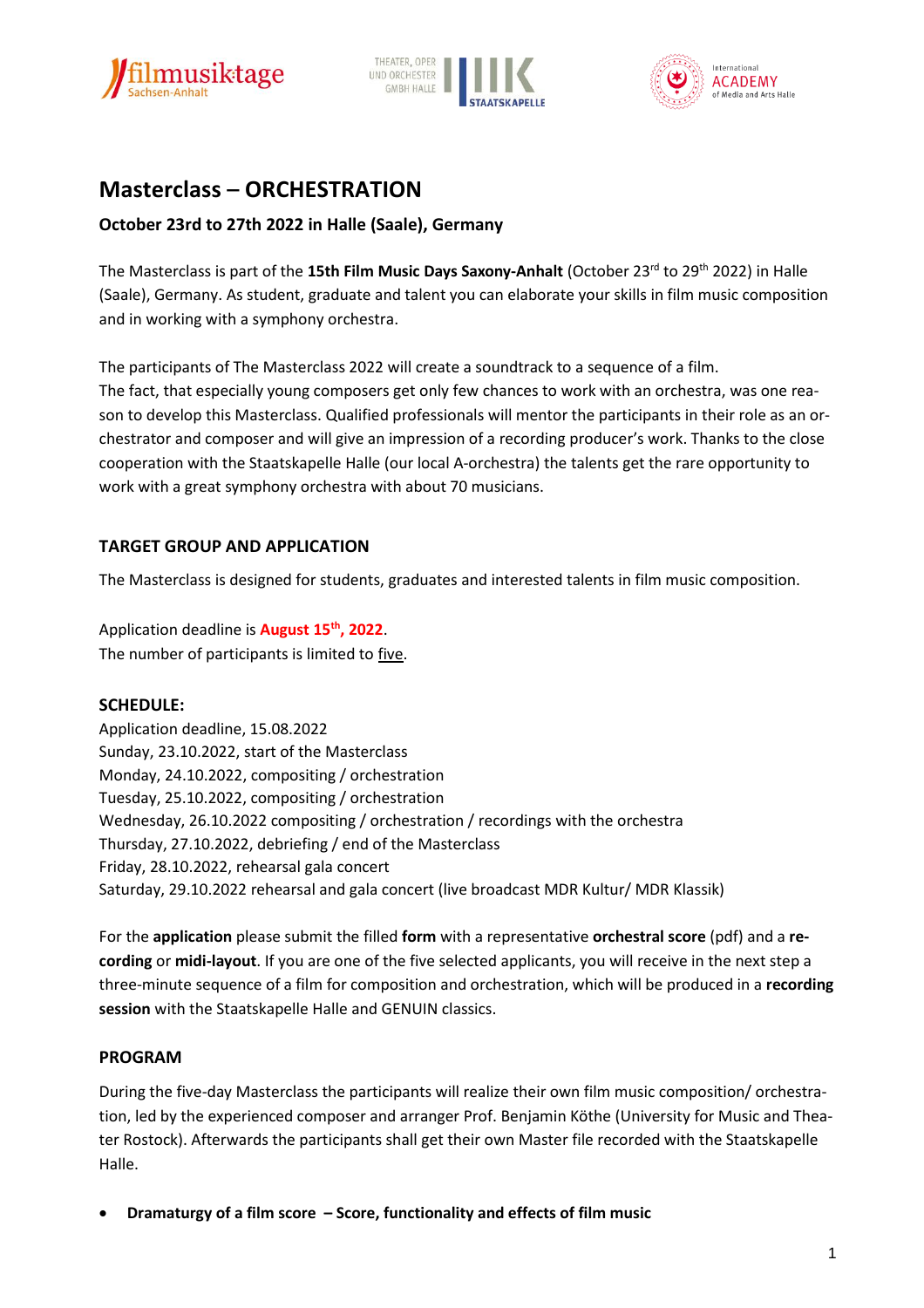





- **How does an orchestra function, think and work?**
- **Orchestrating, Composing, Notation**
- **•** Sound Techniques
	- o Introduction into sound studio techniques for orchestral productions
	- o Insights into technical variants and options for recording the own film music
	- o Record Management Working with conductor and orchestra
	- $\circ$  Postproduction Editing, mixing
- **Working with a Symphonic Orchestra**
	- o During the recording session led by Holger Busse (GENUIN Classics, Leipzig) the five compositions will be recorded in a session with the Staatskapelle Halle (Symphonic Orchestra)
	- $\circ$  Visit of rehearsals for the Gala Concert of the 15<sup>th</sup> Film Music Days Saxony-Anhalt (if possible)
	- o Performance of a selection of the composed scores at the Gala Concert of the 15 th Film Music Days Saxony Anhalt at the Opera House in Halle (if feasible)

### **TEACHERS**

**Prof. Bernd Ruf** conducts orchestral recordings for films and games, most recently for Harry Potter: Magic Awakened with the Bamberg Symphony Orchestra. These include soundtracks from major TV and cinema productions such as Ku'damm 63 (2021) by Karim Sebastian Elias, Traumfabrik (2019) by Philipp Noll and Albert Schweitzer: A Life in Africa (2009) by Colin Towns. Since 2008, he has conducted the annual film music concert gala at the Filmmusiktage Sachsen-Anhalt. As a guest conductor, he has conducted film music and crossover concerts with various orchestras for 25 years. He received a Grammy nomination in Los Angeles, the Golden Melody Award in Taiwan, many platinum and gold awards in Germany and was nominated for Conductor of the Year at Opus Klassik in 2021. At the University of Music Lübeck, he heads the department of popular music, jazz and world music.

**Prof. Benjamin Köthe** works as a composer, orchestrator, arranger, piano and keyboard player for studio, film and tv productions as well as for concert projects with several orchestras. He is specialized on sinfonic rock crossover compositions. For many years now he is the main arranger for "Bridges to Classic" at the legendary Händel Festival in Halle (Saale). Since 2006 he leads the studies of pop and world music at the Rostock University of Music and Theater.

**Holger Busse** is one of the founders and CEO of sound engineering and classic sound studio GENUIN classics located in Leipzig. The qualified sound engineer is specialized in orchestra productions for video games and film.

**Markus Steffen** is art director of the Film Music Days Saxony-Anhalt. As a music producer he already worked for several cinema productions.

### **PARTICIPATION**

Participation Masterclass – THE ORCHESTRA

#### Locations:

*Panoramasaal (Mitteldeutsches Multimediazentrum)*, Mansfelder Str. 56, 06108 Halle (Saale) *Probenhaus der Staatskapelle Halle*, Große Gosenstraße 12, 06114 Halle (Saale)